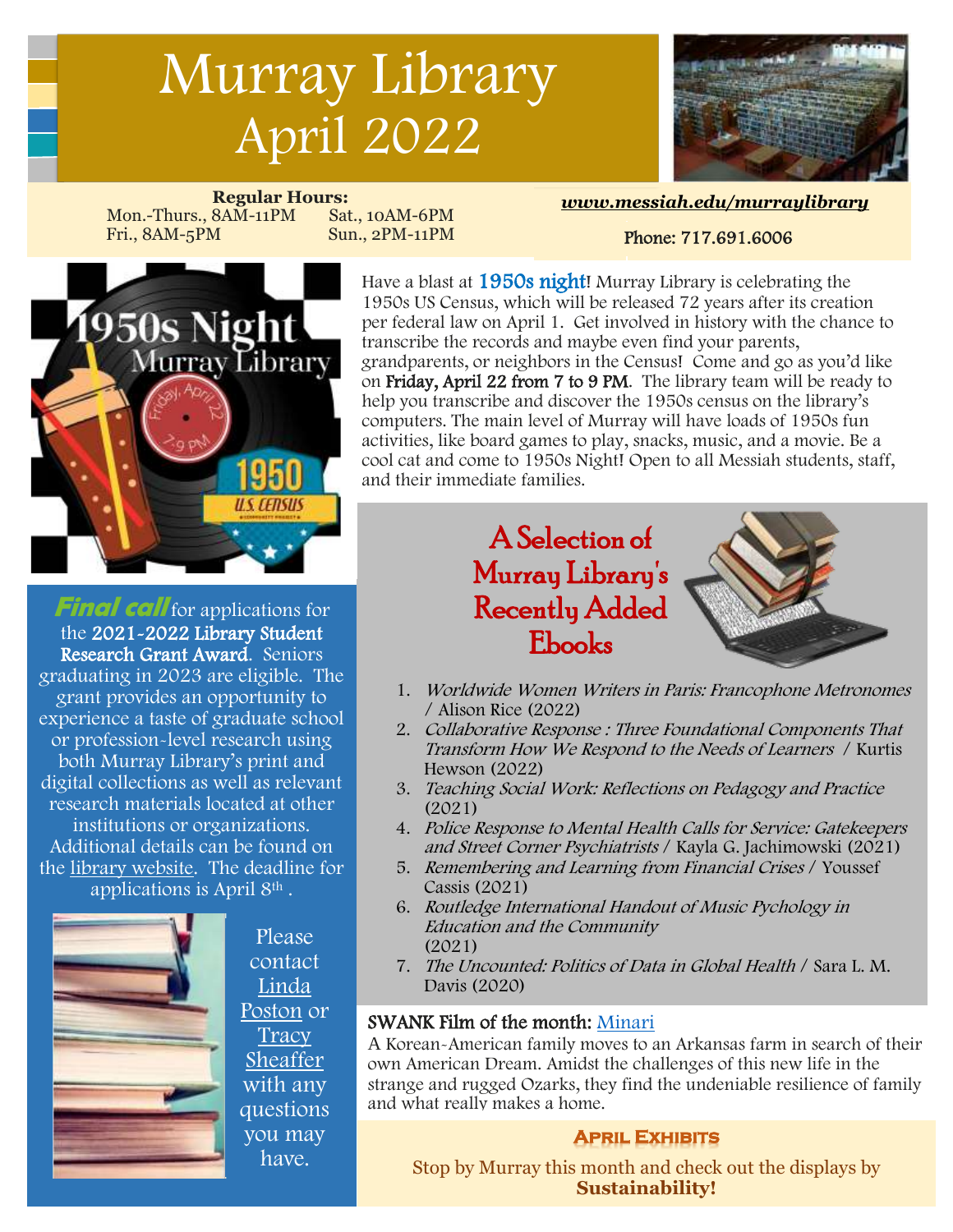[National Library Week](https://www.ala.org/conferencesevents/celebrationweeks/natlibraryweek) is nearly here! The theme for National Library Week 2022, "Connect with Your Library," promotes the idea that libraries are places to get connected to technology, but there is so much more! Libraries also offer opportunities to connect with multimedia, programs, ideas, librarians, and the community—in addition to books.

Connect with Murray Library! Throughout April 4-8, the Murray Library team has some fun events and challenges for the Messiah community. Look for daily challenges on Instagram @MUMurrayLibrary and throughout the building. Stop at our free bookmark coloring station. Each day from noon to 1 PM, the library staff will have a table on the Murray Library main steps, weather permitting, or in the foyer, with opportunities to chat and win prizes. Join us for any or all of these events.





#### **Music of the Spheres**

"Ted" Davis, recently retired Faculty Emeritus has generously donated copper engraved, hand-colored maps of the cosmological models of Ptolemy, Tycho, and Copernicus, by Claude Buy de Mornas, from an edition of his Atlas Methodique et Elementaire de Geographie et d'Histoire (Paris, 1761-1762). These prints will be included as part of the Neidhardt Collection. Murray Library is grateful for this generous donation and has framed the prints which will be displayed on the upper level of the library, just around the corner from Café Diem. Please stop by later this semester to view these historical pieces.

–Linda Poston

## PA GOAL

Murray Library celebrates successful participation in the PA Grants for Open and Affordable Learning (PA GOAL) program to lower the cost of student textbooks by providing access to library licensed ebooks.



Textbook costs can be a financial barrier that affects student success and retention. Through this grant program, 22 faculty from 15 undergraduate and graduate academic departments identified library ebooks to replace traditional textbooks in their courses, in some cases using the same book. The grant program provided funds for the library to purchase these ebooks for perpetual access or to expand database subscriptions. The library expects to receive a total of \$14,165.50 from the grantor to cover acquisitions costs and stipends. Potential textbook cost savings to students from use of these library ebooks is estimated to be \$97,603.93. This grant was made possible through funding from the Governor's Emergency Education Relief Fund and was administered by the PA Academic Library Consortium Inc. The library thanks faculty across campus for their enthusiasm and interest in exploring this grant program with us. Questions about this grant program can be directed to Beth Transue, Librarian.

### Join Today! Become a Friend of Murray Libraru!

Enjoy our resources  $\delta$  help enrich our collections. You'll receive library borrowing privileges (including DVDs), twelve interlibrary loan requests per year, invitation to Friends events, and receipt of Friends mailings. For more details and to join, contact Tracy Sheaffer at [tsheaffer@messiah.edu](mailto:tsheaffer@messiah.edu) .